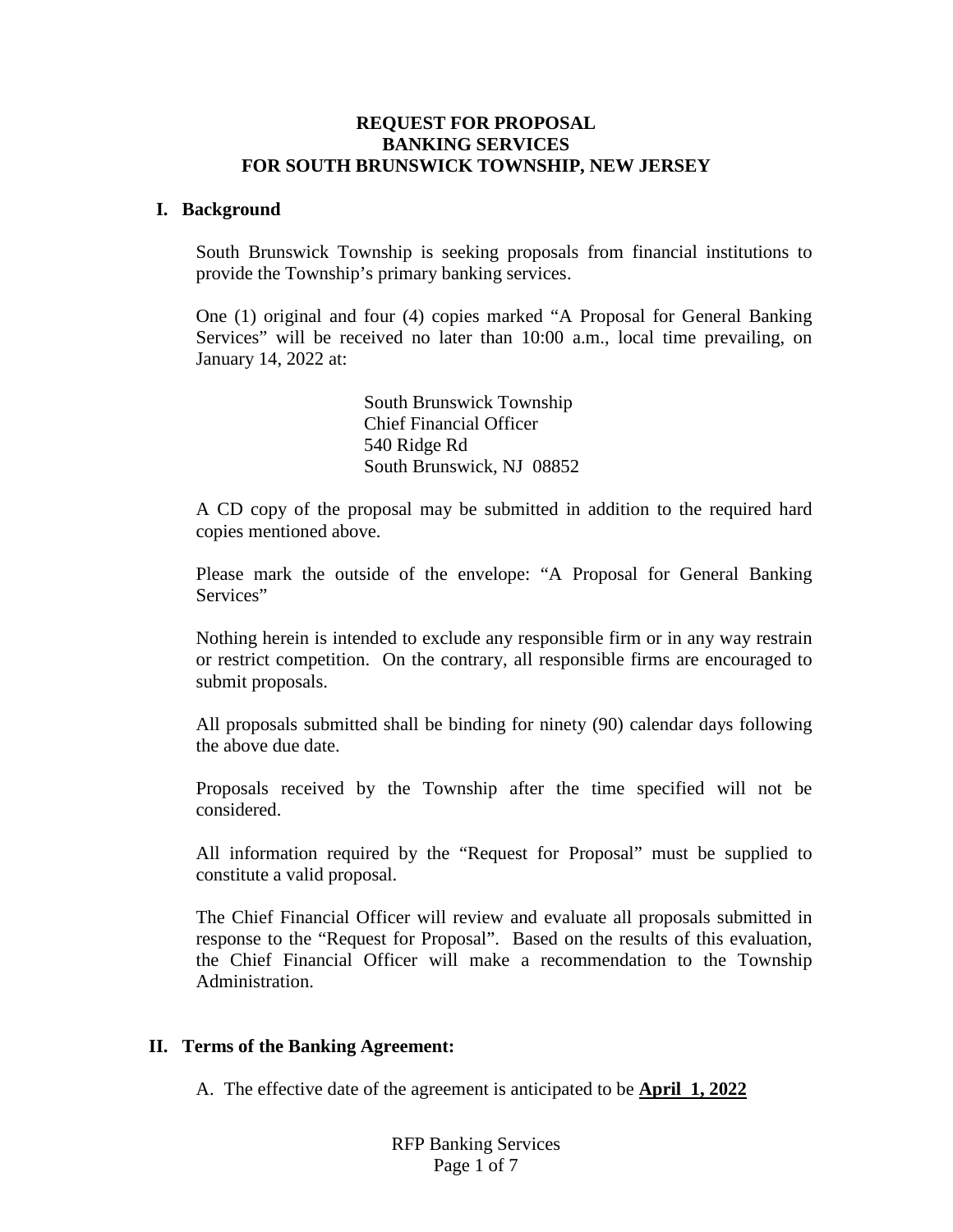- B. Proposals will be accepted from parties which:
	- 1. Have the capacity to provide services with an experienced professional staff.
	- 2. Are fully qualified as a "Public Depository" pursuant to NJSA 17:9- 41, or otherwise known as the Governmental Unit Protection Act. *Please submit a copy.*
- C. The Township requires all banking institutions submitting a proposal to have a satisfactory rating by Federal examiners under the Federal Community Reinvestment Act (CRA). *Please submit a copy of the most recent rating.*
- D. The Township is not liable for any costs incurred in the preparation of proposals.
- E. The Township reserves the right to conduct personal interviews or require oral presentations of any or all proposers prior to selection. The Township will not be liable for any costs incurred by the proposer in connection with such interviews. (i.e. travel, accommodations, etc).
- F. By submitting a proposal, the proposer certifies that they have fully read and understands the "Request for Proposal" and have full knowledge of the scope, nature, quantity and quality of the work to be performed.
- G. The proposer shall furnish such additional information as the Township of South Brunswick may reasonably require. The Township reserves the right to make investigations of the qualifications of the proposer as it deems appropriate.
- H. The Township reserves the right to reject any/or all proposals or to informally negotiate certain points of the final contract with a qualified proposer. The Township reserves the right to split the relationship among different financial institutions if such would provide the Township an overall cost savings. The Township reserves the right to waive minor irregularities in the procedures. The Township further reserves the right to seek new proposals when such a procedure is in its best interest. The Township shall not be obligated to provide reasons for the rejection of any proposal.
- I. The Township does not guarantee any minimum or maximum volume activities or balances. All vendors are to indicate unit prices for all services. Failure to submit all information requested will be considered non-responsive and may be disqualified.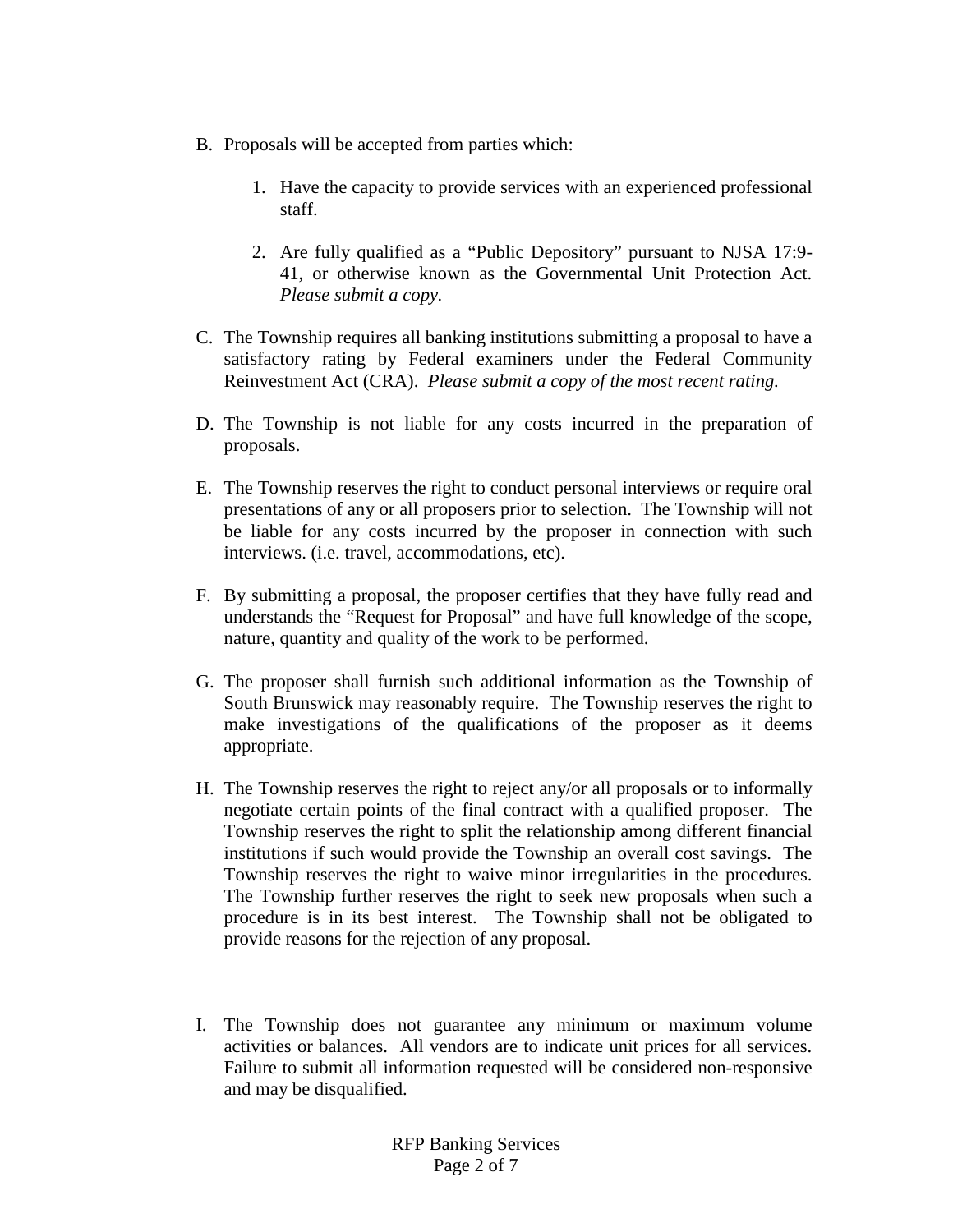- J. *The financial institution must submit a copy of the Business Registration Certificate pursuant to N.J.S.A. 52:32-44.*
- K. *The financial institution must comply with the State of New Jersey Pay to Play regulations.*
- L. *The financial institution must submit a Business Entity Disclosure Certification for Non-Fair and Open Contracts required pursuant to N.J.S.A. 19:44A-20.8.*
- M. *Services and pricing must be guaranteed and locked in for a minimum of two (2) years.*
- N. *The financial institution must also submit a Certificate of Employee Information Report (N.J.S.A. 10:5-31), Non-Collusion Affidavit, Mandatory Affirmative Action Language, Mandatory American Disabilities Act Language and Required Insurance Documentation.*

## **III. Evaluation of Proposals:**

The contract will be awarded to the institution that best meets the needs of the Township. The following criteria will be used but not limited to for the evaluation of this proposal:

- A. Responsiveness of the proposal related to the scope of the work.
- B. Ability, capacity and skill of the financial institution to perform the services on a timely basis.
- C. Response to client references
- D. Experience of the financial institution in establishing and maintaining similar accounts.
- E. Physical proximity of the Township municipal building to banking location in town.
- F. Net earnings potential.
- G. The reputation, stability, and longevity of the institution.
- H. The quality, availability, and adaptability of the services to the particular need required.

## **IV. Required Services for Responding Financial Institutions:**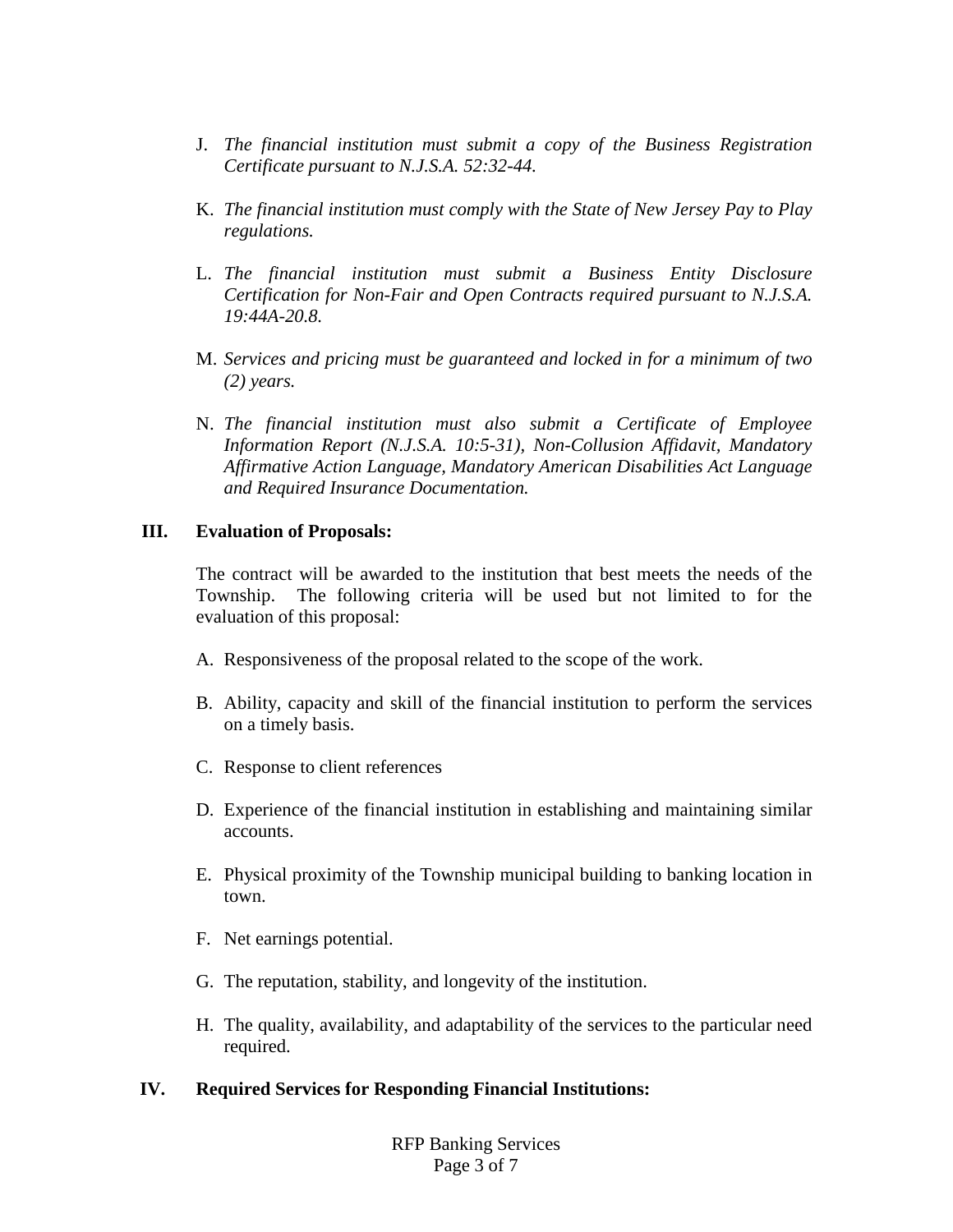## **General**

The banking services detailed in this section are to be performed for South Brunswick Township. The Township reserves the right to terminate such contract by giving ninety (90) days advance written notice.

It is the intent of the Township to have one single banking institution provide all of the general banking service needs of the Township (except for services such as escrow accounts, investments, short and long term loans, lease financing, etc. which will be negotiated separately).

The award of banking services and credit/debit payment services may be made to more than one institution. This may be done in the event that one institution does not meet the requirements or has not bid all of the items listed, or in the event that using more than one institution will result in a cost savings to the Township.

The Township expects the following accounts to be linked together to aggregate earnings credits, against which charges will be deducted:

- **Current Fund**
- Current Fund Disbursement
- Animal Control
- **Trust Other**<br>**Unemploym**
- Unemployment Trust
- **Uniform Fire Safety**
- Law Enforcement Trust
- Payroll
- **Detention Basin**
- Workers Compensation
- Public Defender
- Health Plan
- **Employee Benefits**
- **Landfill Closure**
- Affordable Housing Trust Fund
- Open Space
- **ARP** Funding
- Federal Forfeiture
- General Capital
- Quasi Duty
- Division of Fire Safety
- Clerk Department
- Elections Account
- Municipal Court Account
- Health Department
- Office on Aging
- Planning and Assessment Department

RFP Banking Services Page 4 of 7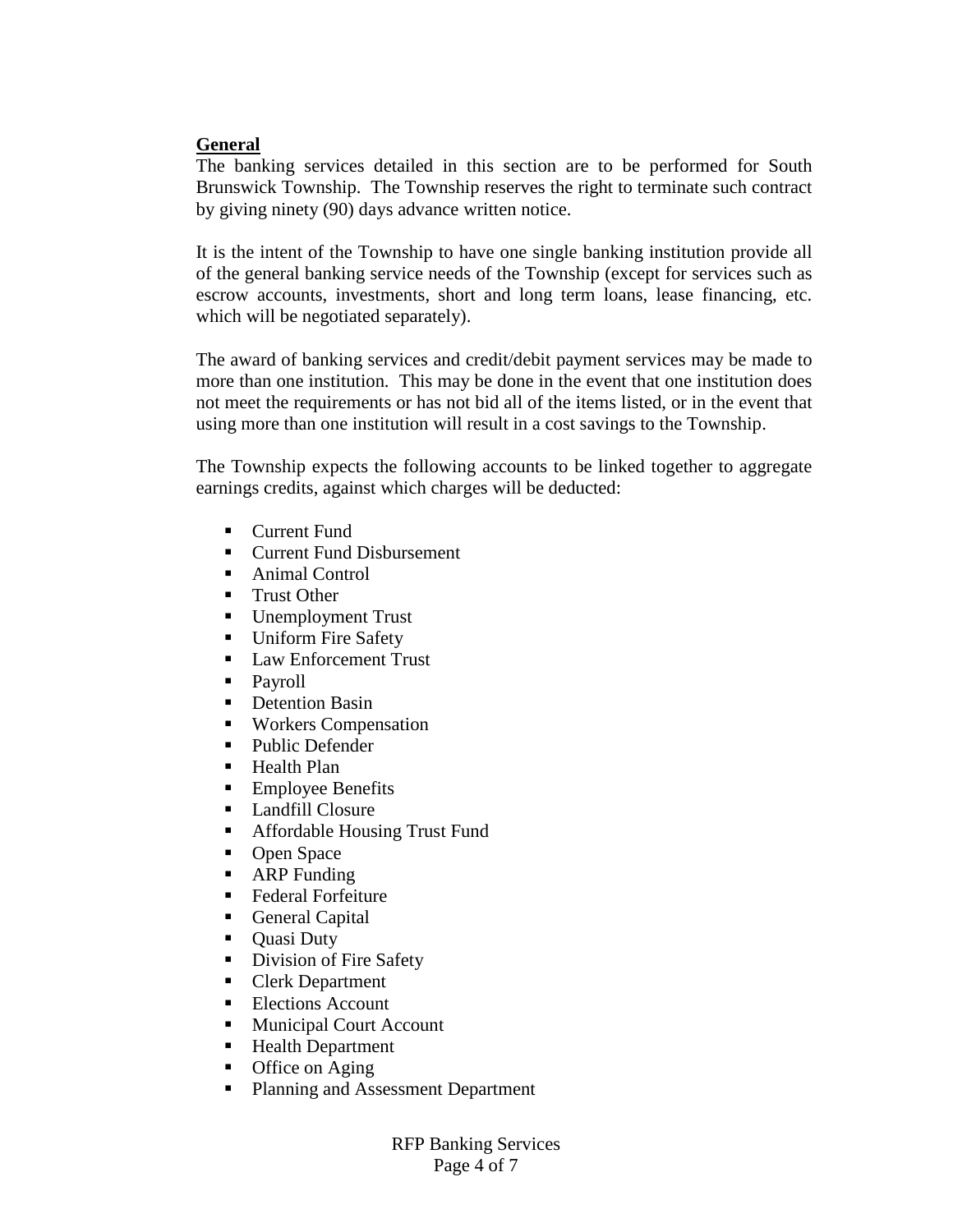- Police Department
- Recreation Department
- Construction/Code Department
- Tax Collector Trust
- Social Services Department
- **Developers Escrow Account (various subaccounts leading to main** account)

The Township expects the following accounts to be linked together to aggregate earnings credits, against which charges will be deducted:

- Water and Sewer Operating
- Water and Sewer Capital
- Water and Sewer Assessment Trust
- The total property tax levy for calendar year 2021 is \$ 204,122.385. All tax collections and other receipts are deposited into the Current Fund Account. The Current Operating Budget for 2021 is \$ 64.5 Million.
- The total utility charges levied for calendar year 2021 are approximately \$ 27.4 Million. All utility collections and other receipts are deposited into the Water and Sewer Operating Account. The Utility Operating Budget is \$ 27.7 Million
- The Township issues approximately 5,000 accounts payable checks annually.

## Payroll

The Township currently uses Primepoint for their payroll and Human Resources needs which are processed bi-weekly. The annual cost for 2021 is approximately \$37,000. The cost associated with PRIMEPOINT is currently part of the Township budget. There are approximately 7,000 direct deposit transactions annually. The township does not issue any physical payroll checks, as all employees are required to have direct deposit.

The Township requires the successful banking institution to coordinate with PRIMEPOINT to obtain the Township's direct deposit information in the required ACH format.

## Armored Car Service

The Township currently uses Eastern Armored Car Services to take deposits to the bank on a daily basis. The annual cost for 2021 is approximately \$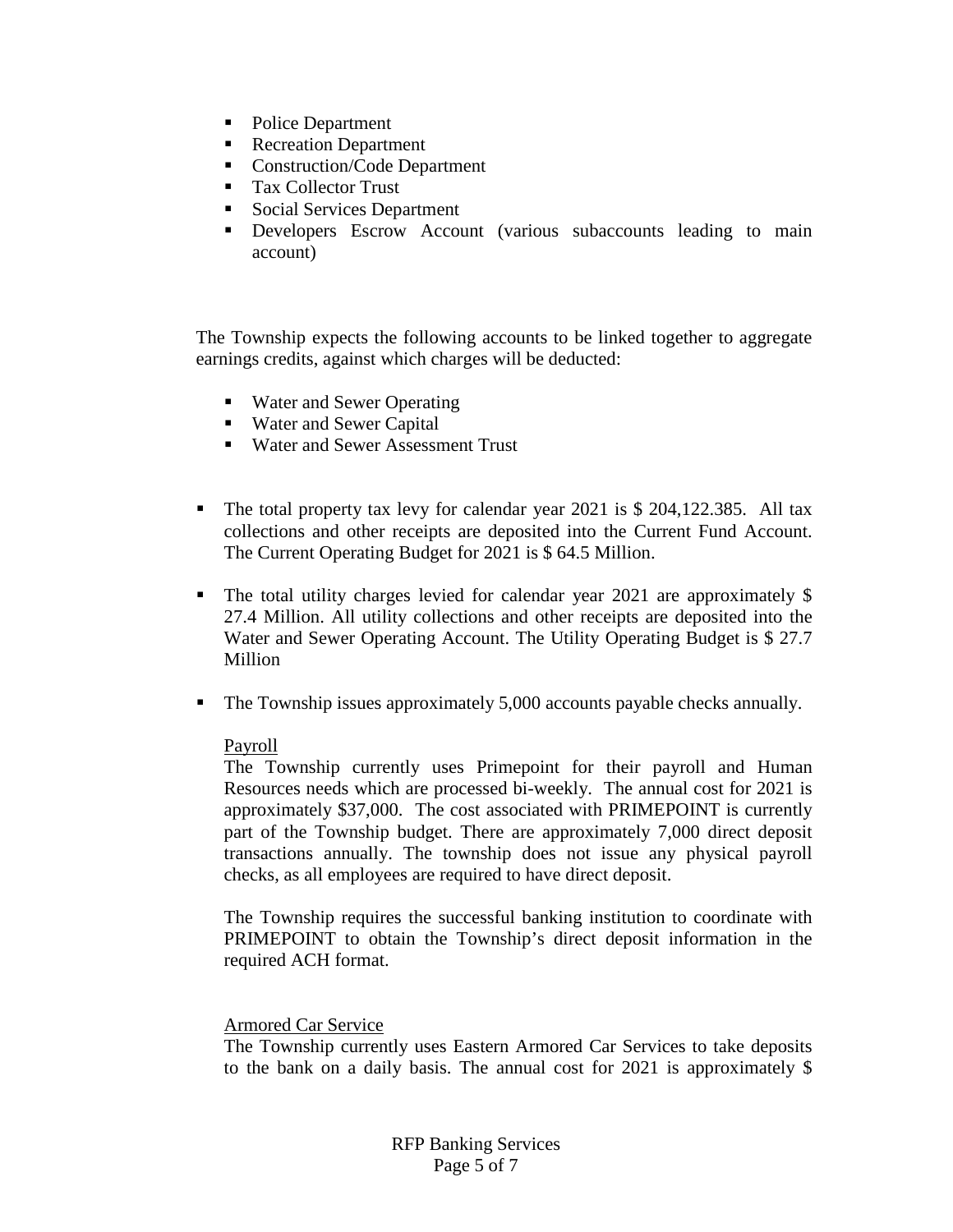11,000. The cost associated with the armored car service is currently part of the Township budget.

#### Deposit

The successful banking institution will provide deposit bags to the Township.

#### On-Line Banking

As part of on-line banking, the successful banking institution must have the capability of providing for wire transfers, stop payments, ACH transfers, book transfers, statement retrieval and inquiry of account balances. The Township currently has access to all bank accounts on-line.

#### Wire transfers

The successful banking institution must have the capability to originate incoming and outgoing wire transfers.

#### Account Statements

The successful banking institution will maintain the various Township accounts, providing monthly statements along with all cancelled checks (or some report in compliance with CHECK 21) no later than the  $10<sup>th</sup>$  day of the following month. The statement cut off date for all accounts shall be the last day of the month. All accounts will receive monthly statements regardless of activity.

Interest on all accounts will be credited directly to operating accounts so designated.

The Township expects the financial institution to provide at least next business bank day availability for checks being deposited in the Township accounts.

Partial reconciliation services are needed for all accounts including cleared checks sorted in numerical order.

The successful banking institution will provide monthly account analysis to include bank earnings credit, itemized fees, and interest earned to be credited to the Township.

#### Record Keeping

The successful banking institution will be required to retain all records on microfilm and/or CD's for seven (7) years.